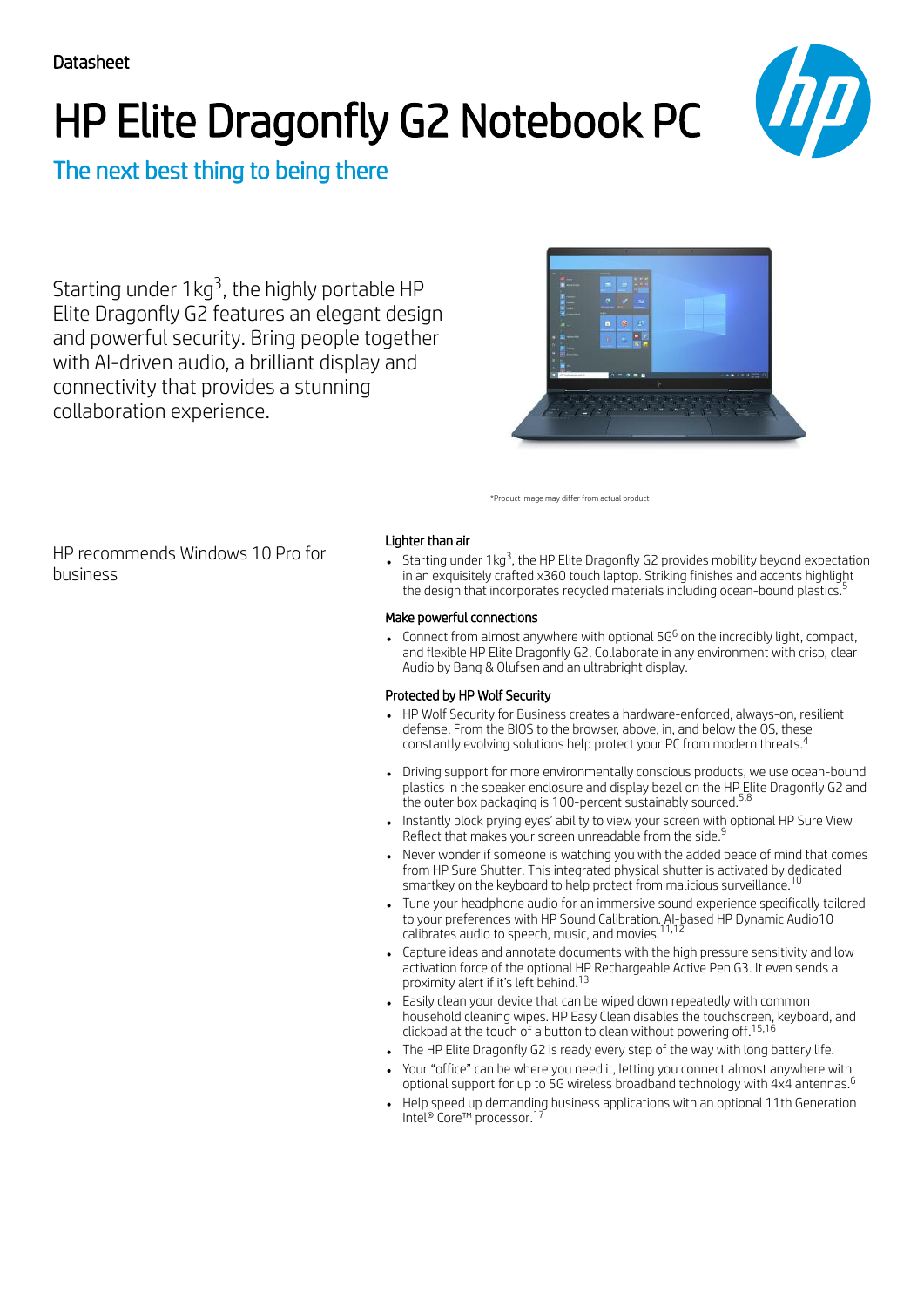# HP Elite Dragonfly G2 Notebook PC Specifications Table



#### \*Product image may differ from actual product

| Available Operating Systems             | Windows 10 Pro 64 - HP recommends Windows 10 Pro for business <sup>1,2</sup><br>Windows 10 Home 641,2<br>Windows 10 Home Single Language 64 <sup>1,2</sup><br>Windows 10 Pro (Windows 10 Enterprise available with a Volume Licensing Agreement) <sup>1,2</sup><br>FreeDOS                                                                                                                                                                                                                                                                                                                                                                                                                                                                                                                                                                                                                                                                                                                                                                                                                                                                                                                                                                                                                                                                                  |  |
|-----------------------------------------|-------------------------------------------------------------------------------------------------------------------------------------------------------------------------------------------------------------------------------------------------------------------------------------------------------------------------------------------------------------------------------------------------------------------------------------------------------------------------------------------------------------------------------------------------------------------------------------------------------------------------------------------------------------------------------------------------------------------------------------------------------------------------------------------------------------------------------------------------------------------------------------------------------------------------------------------------------------------------------------------------------------------------------------------------------------------------------------------------------------------------------------------------------------------------------------------------------------------------------------------------------------------------------------------------------------------------------------------------------------|--|
| Processor family <sup>7</sup>           | 11th Generation Intel® Core™ i7 processor; 11th Generation Intel® Core™ i5 processor; 11th Generation Intel® Core™ i3 processor                                                                                                                                                                                                                                                                                                                                                                                                                                                                                                                                                                                                                                                                                                                                                                                                                                                                                                                                                                                                                                                                                                                                                                                                                             |  |
| Available Processors <sup>4,5,6,7</sup> | Intel® Core™ i3-1115G4 with Intel® UHD Graphics (up to 4.1 GHz with Intel® Turbo Boost Technology, 6 MB L3 cache, 2 cores); Intel® Core™ i5-1135G7 (up to 4.2 GHz with<br>Intel® Turbo Boost Technology, 8 MB L3 cache, 4 cores); Intel® Core™ i7-1165G7 (up to 4.7 GHz with Intel® Turbo Boost Technology, 12 MB L3 cache, 4 cores); Intel® Core™<br>i5-1145G7 (2.6 GHz base frequency, up to 4.4 GHz frequency with Intel® Turbo Boost Technology, 8 MB L3 cache, 4 cores), supports Intel® VPro® Technology; Intel® Core™<br>i7-1185G7 (3.0 GHz base frequency, up to 4.8 GHz frequency with Intel® Turbo Boost Technology, 12 MB L3 cache, 4 cores), supports Intel® vPro® Technology                                                                                                                                                                                                                                                                                                                                                                                                                                                                                                                                                                                                                                                                   |  |
| Maximum memory                          | 32 GB LPDDR4X-4266 SDRAM 8<br>Memory soldered down. Supports dual channel memory.                                                                                                                                                                                                                                                                                                                                                                                                                                                                                                                                                                                                                                                                                                                                                                                                                                                                                                                                                                                                                                                                                                                                                                                                                                                                           |  |
| Internal storage                        | up to 512 GB Intel® PCIe® NVMe™ QLC M.2 SSD with 32 GB Intel® Optane™ memory H109,10<br>256 GB up to 2 TB PCIe® Gen3x4 NVMe™ M.2 SSD TLC <sup>9</sup><br>256 GB up to 512 GB PCIe® Gen3x4 NVMe™ M.2 SED SSD TLC <sup>9</sup><br>256 GB up to 512 GB PCIe® NVMe™ Value M.2 SSD <sup>9</sup>                                                                                                                                                                                                                                                                                                                                                                                                                                                                                                                                                                                                                                                                                                                                                                                                                                                                                                                                                                                                                                                                  |  |
| Display size (diagonal, metric)         | 33.8 cm (13.3")                                                                                                                                                                                                                                                                                                                                                                                                                                                                                                                                                                                                                                                                                                                                                                                                                                                                                                                                                                                                                                                                                                                                                                                                                                                                                                                                             |  |
| Display                                 | 33.8 cm (13.3") diagonal, FHD (1920 x 1080), touch, IPS, BrightView, 400 nits, low power, 72% NTSC; 33.8 cm (13.3") diagonal, FHD (1920 x 1080), touch, IPS, BrightView,<br>1000 nits, 72% NTSC, HP Sure View Reflect integrated                                                                                                                                                                                                                                                                                                                                                                                                                                                                                                                                                                                                                                                                                                                                                                                                                                                                                                                                                                                                                                                                                                                            |  |
| Available Graphics                      | Integrated: Intel® UHD Graphics; Intel® Iris® Xe Graphics <sup>15,18</sup>                                                                                                                                                                                                                                                                                                                                                                                                                                                                                                                                                                                                                                                                                                                                                                                                                                                                                                                                                                                                                                                                                                                                                                                                                                                                                  |  |
| Audio                                   | Audio by B&O, 4 Premium stereo speakers, multi array world-facing microphone                                                                                                                                                                                                                                                                                                                                                                                                                                                                                                                                                                                                                                                                                                                                                                                                                                                                                                                                                                                                                                                                                                                                                                                                                                                                                |  |
| Wireless technologies                   | (Compatible with Miracast-certified devices.)                                                                                                                                                                                                                                                                                                                                                                                                                                                                                                                                                                                                                                                                                                                                                                                                                                                                                                                                                                                                                                                                                                                                                                                                                                                                                                               |  |
| <b>Ports and Connectors</b>             | 2 Thunderbolt™ 4 with USB4™ Type-C® 40Gbps signaling rate; 1 SuperSpeed USB Type-A 5Gbps signaling rate; 1 headphone/microphone combo; 1 HDMI 2.0b <sup>40</sup><br>(HDMI cable sold separately.)<br>Optional Ports: 1 External Nano SIM slot for WWAN                                                                                                                                                                                                                                                                                                                                                                                                                                                                                                                                                                                                                                                                                                                                                                                                                                                                                                                                                                                                                                                                                                      |  |
| Input devices                           | HP Modernized Keyboard - spill-resistant, backlit keyboard with DuraKeys; Glass clickpad with gesture support as default, Microsoft Precision Touchpad;                                                                                                                                                                                                                                                                                                                                                                                                                                                                                                                                                                                                                                                                                                                                                                                                                                                                                                                                                                                                                                                                                                                                                                                                     |  |
| Communications                          | Intel® XMM™ 7360 LTE-Advanced Cat 9; Intel® Wi-Fi 6 AX201 (2x2) and Bluetooth® 5 combo, non-vPro®; Intel® Wi-Fi 6 AX201 (2x2) and Bluetooth® 5 combo, vPro®;<br>Qualcomm® Snapdragon™ X55 5G Modem;                                                                                                                                                                                                                                                                                                                                                                                                                                                                                                                                                                                                                                                                                                                                                                                                                                                                                                                                                                                                                                                                                                                                                         |  |
| Camera                                  | 720p HD camera: IR camera 15                                                                                                                                                                                                                                                                                                                                                                                                                                                                                                                                                                                                                                                                                                                                                                                                                                                                                                                                                                                                                                                                                                                                                                                                                                                                                                                                |  |
| Software                                | HP Connection Optimizer; HP Image Assistant; HP Hotkey Support; HP Noise Cancellation Software; HP Support Assistant; Buy Office (Sold separately); HP Power Manager;<br>myHP; HP Privacy Settings; HSA Fusion for Commercial; HSA Telemetry for Commercial; Touchpoint Customizer for Commercial; HP Notifications; HP QuickDrop; HP Wireless<br>Button Driver: Tile™19,20,                                                                                                                                                                                                                                                                                                                                                                                                                                                                                                                                                                                                                                                                                                                                                                                                                                                                                                                                                                                |  |
| Available software                      | HP Smart Support <sup>57</sup>                                                                                                                                                                                                                                                                                                                                                                                                                                                                                                                                                                                                                                                                                                                                                                                                                                                                                                                                                                                                                                                                                                                                                                                                                                                                                                                              |  |
| Security management                     | Absolute persistence module; HP DriveLock and Automatic DriveLock; HP Secure Erase; Power-on authentication; Preboot authentication; TPM 2.0 embedded security chip<br>shipped with Windows 10 (Common Criteria EAL4+ Certified); HP Sure Click; Windows Defender; HP Sure Sense; BIOS Update via Network; Support for chassis padlocks and cable lock devices; HP Sure State Center, HP Bure Sense;                                                                                                                                                                                                                                                                                                                                                                                                                                                                                                                                                                                                                                                                                                                                                                                                                                                                                                                                                        |  |
| <b>Security Software Licenses</b>       | HP Wolf Pro Security EditionHP Pro Security Edition is available preloaded on select HP PCs and includes HP Sure Click Pro and HP Sure Sense Pro. 3-year license required.<br>The HP Pro Security Edition software is licensed under the license terms of the HP End User License Agreement (EULA) that can be found at:<br>https://h30670.www3.hp.com/ecommerce/common/disclaimer.do#EN_US as modified by the following: "7. Term. Unless otherwise terminated earlier pursuant to the terms<br>contained in this EULA, the license for the HP Pro Security Edition (HP Sure Sense Pro and HP Sure Click Pro) is effective upon activation and will continue for thirty-six (36)<br>months thereafter ("Initial Term"). At the end of the Initial Term you may either (a) purchase a renewal license for the HP Pro Security Edition from HP.com, HP Sales or an HP<br>Channel Partner, or (b) continue using the standard versions of HP Sure Click and HP Sure Sense at no additional cost with no future software updates or HP Support." HP Pro<br>Security Edition is optimized for the SMB environment and ships pre-configured - manageability is optional. The HP Pro Security Edition supports a limited tool set that can<br>be used by the HP Manageability Integration Kit which can be downloaded from http://www.hp.com/go/clientmanagement. |  |
| Fingerprint reader                      | Fingerprint sensor                                                                                                                                                                                                                                                                                                                                                                                                                                                                                                                                                                                                                                                                                                                                                                                                                                                                                                                                                                                                                                                                                                                                                                                                                                                                                                                                          |  |
| Management features                     | HP Driver Packs; HP System Software Manager (SSM); HP BIOS Config Utility (BCU); HP Client Catalog; HP Manageability Integration Kit Gen4; HP Client Management Script<br>Library (download) <sup>22,23</sup>                                                                                                                                                                                                                                                                                                                                                                                                                                                                                                                                                                                                                                                                                                                                                                                                                                                                                                                                                                                                                                                                                                                                               |  |
| Power                                   | HP Smart 65 W USB Type-C® adapter; HP 65 W USB Type-C® slim adapter <sup>36,37</sup>                                                                                                                                                                                                                                                                                                                                                                                                                                                                                                                                                                                                                                                                                                                                                                                                                                                                                                                                                                                                                                                                                                                                                                                                                                                                        |  |
| Battery type                            | HP Long Life 4-cell, 56.2 Wh Li-ion; HP Long Life 2-cell, 38 Wh Li-ion <sup>36,43</sup>                                                                                                                                                                                                                                                                                                                                                                                                                                                                                                                                                                                                                                                                                                                                                                                                                                                                                                                                                                                                                                                                                                                                                                                                                                                                     |  |
| Battery life                            | Up to 16 hours and 30 minutes <sup>42</sup>                                                                                                                                                                                                                                                                                                                                                                                                                                                                                                                                                                                                                                                                                                                                                                                                                                                                                                                                                                                                                                                                                                                                                                                                                                                                                                                 |  |
| Dimensions                              | 30.43 x 19.75 x 1.61 cm                                                                                                                                                                                                                                                                                                                                                                                                                                                                                                                                                                                                                                                                                                                                                                                                                                                                                                                                                                                                                                                                                                                                                                                                                                                                                                                                     |  |
| Weight                                  | Starting at 0.99 kg (Weight will vary by configuration.)                                                                                                                                                                                                                                                                                                                                                                                                                                                                                                                                                                                                                                                                                                                                                                                                                                                                                                                                                                                                                                                                                                                                                                                                                                                                                                    |  |
| Energy efficiency compliance            | ENERGY STAR® certified; EPEAT® 2019 registered where applicable. EPEAT ® registration varies by country. See www.epeat.net for registration status by country. <sup>39</sup>                                                                                                                                                                                                                                                                                                                                                                                                                                                                                                                                                                                                                                                                                                                                                                                                                                                                                                                                                                                                                                                                                                                                                                                |  |
| Sustainable impact specifications       | Ocean-bound plastic in speaker enclosure and bezel; 10% post-consumer recycled plastic; Low Halogen; Bulk packaging available; Outside box and corrugated cushions are<br>100% sustainably sourced and recyclable <sup>11,33,34,41</sup>                                                                                                                                                                                                                                                                                                                                                                                                                                                                                                                                                                                                                                                                                                                                                                                                                                                                                                                                                                                                                                                                                                                    |  |
| Warranty                                | 3 year (3-3-0) limited warranty and service offering includes 3 years of parts and labor. Terms and conditions vary by country. Certain restrictions and exclusions apply.                                                                                                                                                                                                                                                                                                                                                                                                                                                                                                                                                                                                                                                                                                                                                                                                                                                                                                                                                                                                                                                                                                                                                                                  |  |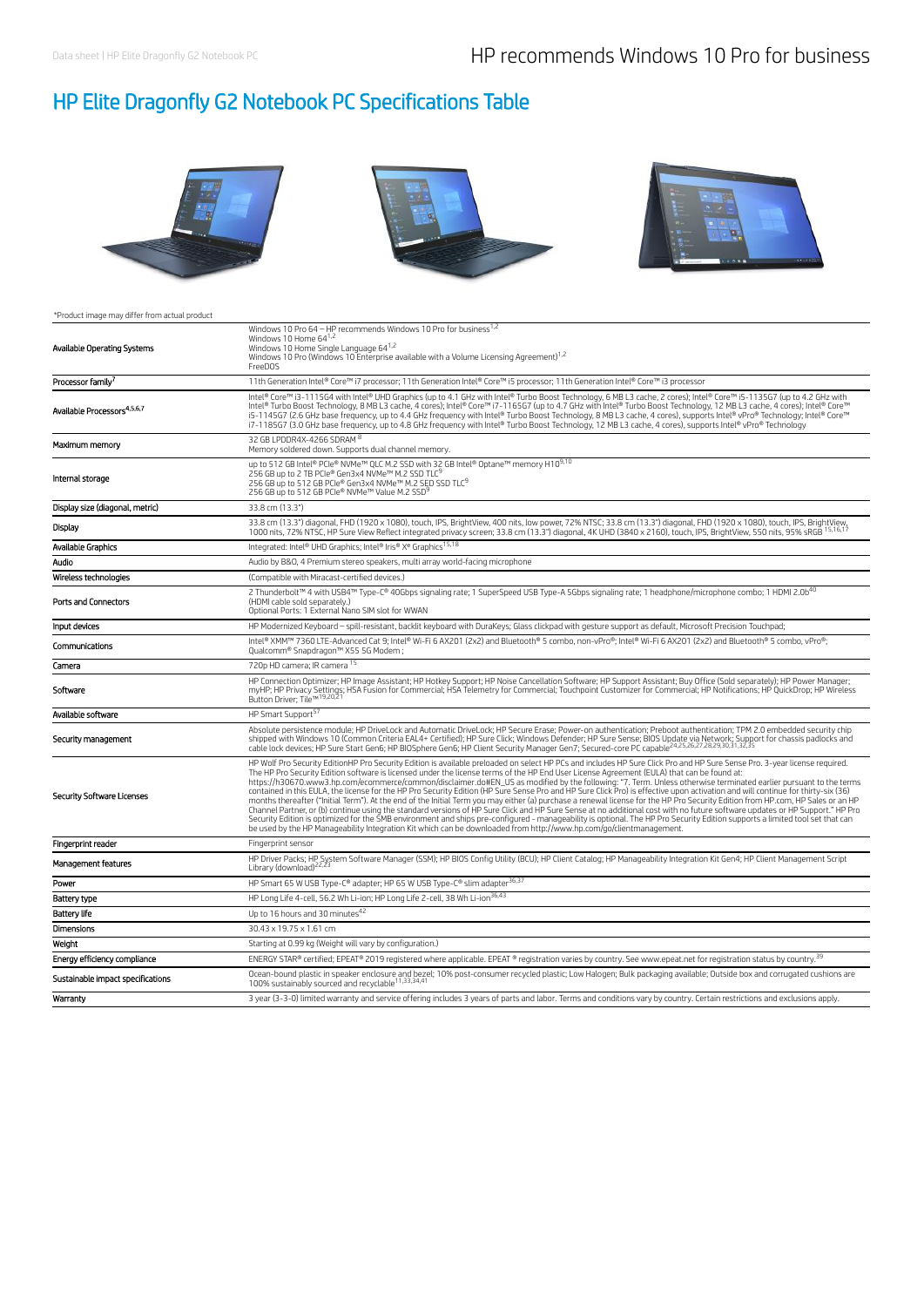# HP Elite Dragonfly G2 Notebook PC

## Accessories and services (not included)

| HP 65W USB-C Slim Travel Power<br>Adapter                            | Use one adapter to power and charge your notebook or mobile device <sup>1</sup> and a USB accessory at<br>the same time, in the office or on the go, with the surprisingly compact HP 65W USB-C Slim<br>Travel Power Adapter.<br>Product number: 3PN48AA                                                                                     |
|----------------------------------------------------------------------|----------------------------------------------------------------------------------------------------------------------------------------------------------------------------------------------------------------------------------------------------------------------------------------------------------------------------------------------|
| HP Executive 14.1 Slim Top Load                                      | Take on the world in style with an HP Executive Series notebook case that provides a polished,<br>professional look. The sleek profile and premium materials make a bold statement and keep<br>your devices and data on lockdown. Traveling is a breeze and device-charging is easy-even<br>from outside the bag.<br>Product number: 6KD04AA |
| HP USB-C to RJ45 Adapter                                             | Easily connect to your network through your notebook or tablet's USB-C™ power-in port with<br>the HP USB-C™ to RJ45 Adapter.<br>Product number: V7W66AA                                                                                                                                                                                      |
| HP 5 year Next Business Day Onsite<br>Hardware Support for Notebooks | Receive 5 years of next business day onsite HW support from an HP-qualified technician for<br>your computing device, if the issue cannot be solved remotely.<br>Product number: UB0G8E                                                                                                                                                       |
|                                                                      |                                                                                                                                                                                                                                                                                                                                              |